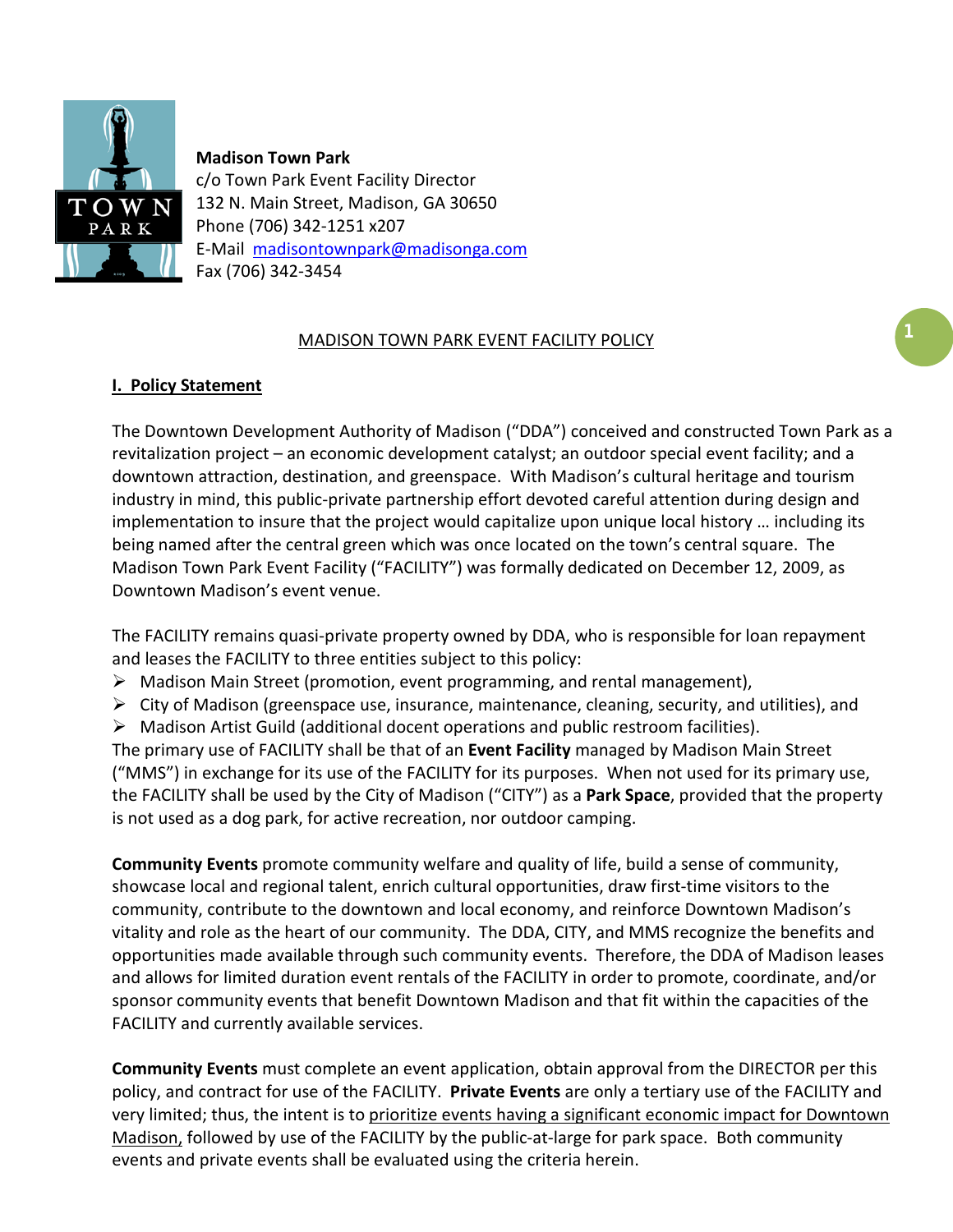## **II. Definitions**

#### *Community Event*

In addition to those special events organized by Madison Main Street, any activity (ticketed or not ticketed) sponsored by an individual, corporation, business, and/or other organization (for profit or non-profit) and designed for community-friendly entertainment, competition, amusements or social, charitable and/or philanthropic awareness **open to the public-at-large**. This definition shall specifically exclude weddings, private parties, or other similar non-public activities.

#### *Private Event*

Any activity (ticketed or not ticketed) sponsored by an individual, corporation, business, and/or other organization (for profit or non-profit) and designed for community-friendly entertainment, competition, amusements or social, charitable and/or philanthropic awareness **not open to the publicat-large**."Not open" means: 1) restricting use or access to any portion of the property, including but not limited to roped areas and/or temporary barriers or boundaries; use of tents, stages, tables and chairs, or other equipment; 2) involving direct sales, invitations, and/or membership status for attendance; and/or 3) impeding the enjoyment or use of the FACILITY by the public-at-large. No private event may utilize the entire FACILITY, nor exceed 500 people.

#### *Calendar Blackout Dates*

Dates for which the FACILITY is not available for rental purposes: including but not limited to CITY holidays, Sundays, days of permitted Tours or Parades, Main Street special events, and other such days that may be designated by the DIRECTOR as directed by the CITY or DDA.

#### *City Services*

Services provided at a fee by the CITY to ensure an event is conducted as to protect the safety, health, property and general security of the public and integrity of the FACILITY. Such services may include management, setup, cleaning, security, etc. CITY's ability to provide services is limited.

#### *Community Support Rate*

Applies to recognized Morgan County-based, not-for-profit organizations providing documentation of their recognized tax-exempt status prior to executing a rental agreement.

#### *Event Organizer ("ORGANIZER")*

Person designated as the authorized representative or individual responsible for the proposed event, and where the context indicates, the group/entity the ORGANIZER represents.

#### *Town Park Event Facility Director ("DIRECTOR")*

Staff person, or designee, responsible for overseeing the application process and determining necessary services and fees based on input from appropriate CITY departments. Director is a liaison between ORGANIZER and affected CITY departments.

#### *Ticketed Event*

Any event in the FACILITY that requires a fee to be paid by a patron to enter or participate in the event. Solicitation in lieu of tickets is not permissible without written approval of the DDA.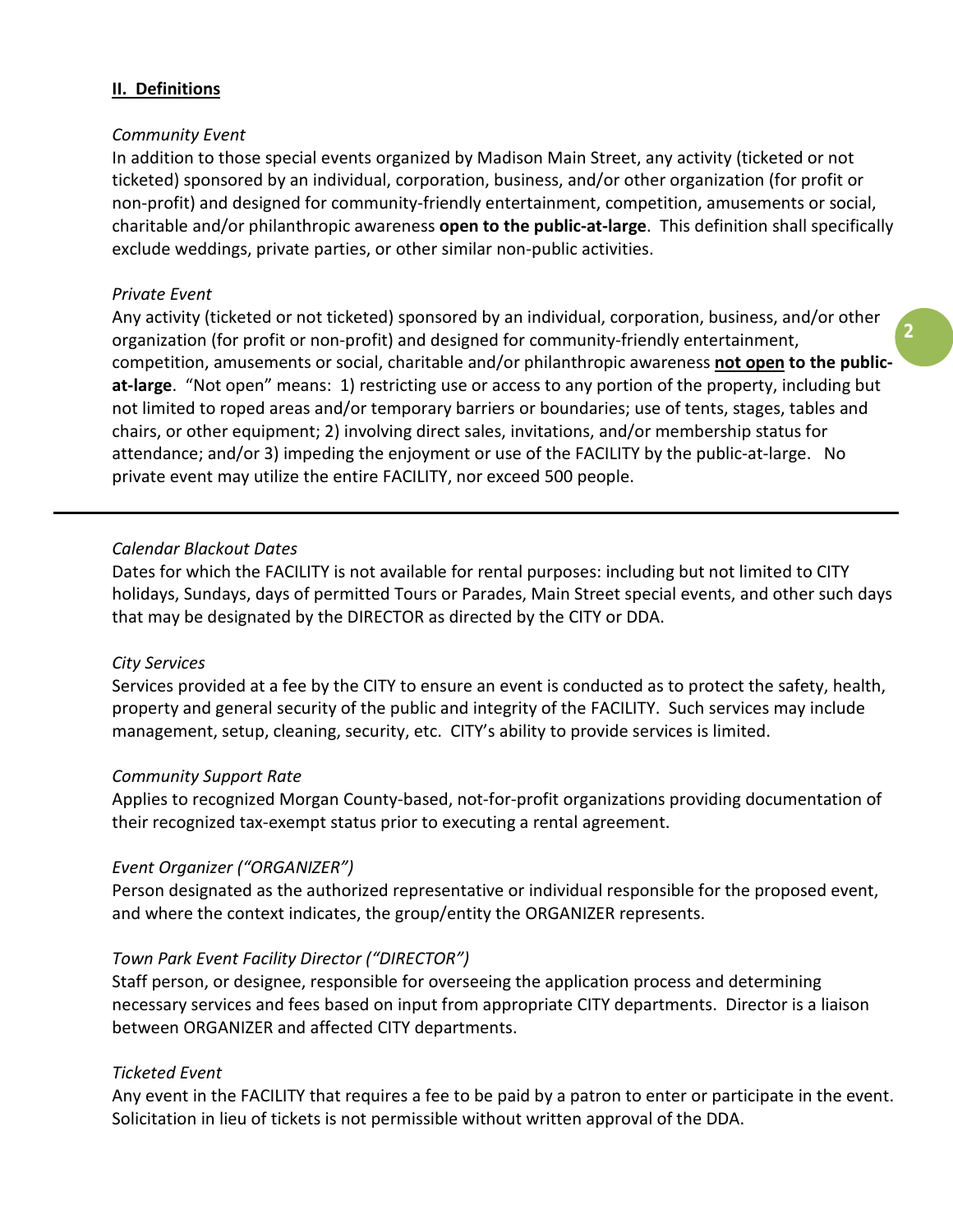## **III. DDA Criteria for Evaluation**

The criteria for evaluating and scheduling events are as follows:

- Completed Application.
- Completed Event Layout.
- Anticipated economic benefit of an event for Downtown businesses.
- Anticipated economic benefit of an event for community.
- Impact and cost of the event on City services.
- Impact on the surrounding businesses, residences, and/or neighborhoods.
- Impact and cost of the event on public health, welfare and safety.
- Proposed hours of the event.
- Expected number of attendees.
- Expected noise level of the event.
- Proximity of date to other planned community events.
- Frequency of the same or similar event(s) as well as potential conflicts with previously approved events.
- Preference (primary) for the FACILITY to be used for community events for the public.
- Preference (secondary) for the FACILITY to remain open as usable park space for the public.
- Likelihood of participation by Madison citizens.
- Qualifications of the ORGANIZER.
- Previous history of ORGANIZER with community events.
- Ability of ORGANIZER to achieve goals of the community event.

All applications shall be submitted to the DIRECTOR, who will review for completeness and appropriateness and issue a written response within two (2) weeks of receipt of a complete application.

Within these established parameters, the DIRECTOR may approve an application fully compliant with the Criteria for Evaluation. Approval may include written conditions or stipulations intended to address or mitigate any potential issues. For any reason, the DIRECTOR may defer an application, or questions regarding applications to the DDA for evaluation and disposition.

#### **IV. Levels of Events**

**Level 1**: An event (community or private) which may require more than 40 extra staff hours or is expected to draw approximately 501 to 2,000 persons within a consecutive 24-hour time period.

**Level 2**: An event (community or private) which may require less than 40 extra staff hours or is expected to draw approximately 500 or less spectators and participants in a consecutive 24-hour time period.

*Estimates of required City services to be determined by the DIRECTOR based on the application. DIRECTOR may use private contractors/providers for additional services or event needs not available from City services. DIRECTOR is the final authority regarding estimates of attendance and/or need for extra staff hours and City services.*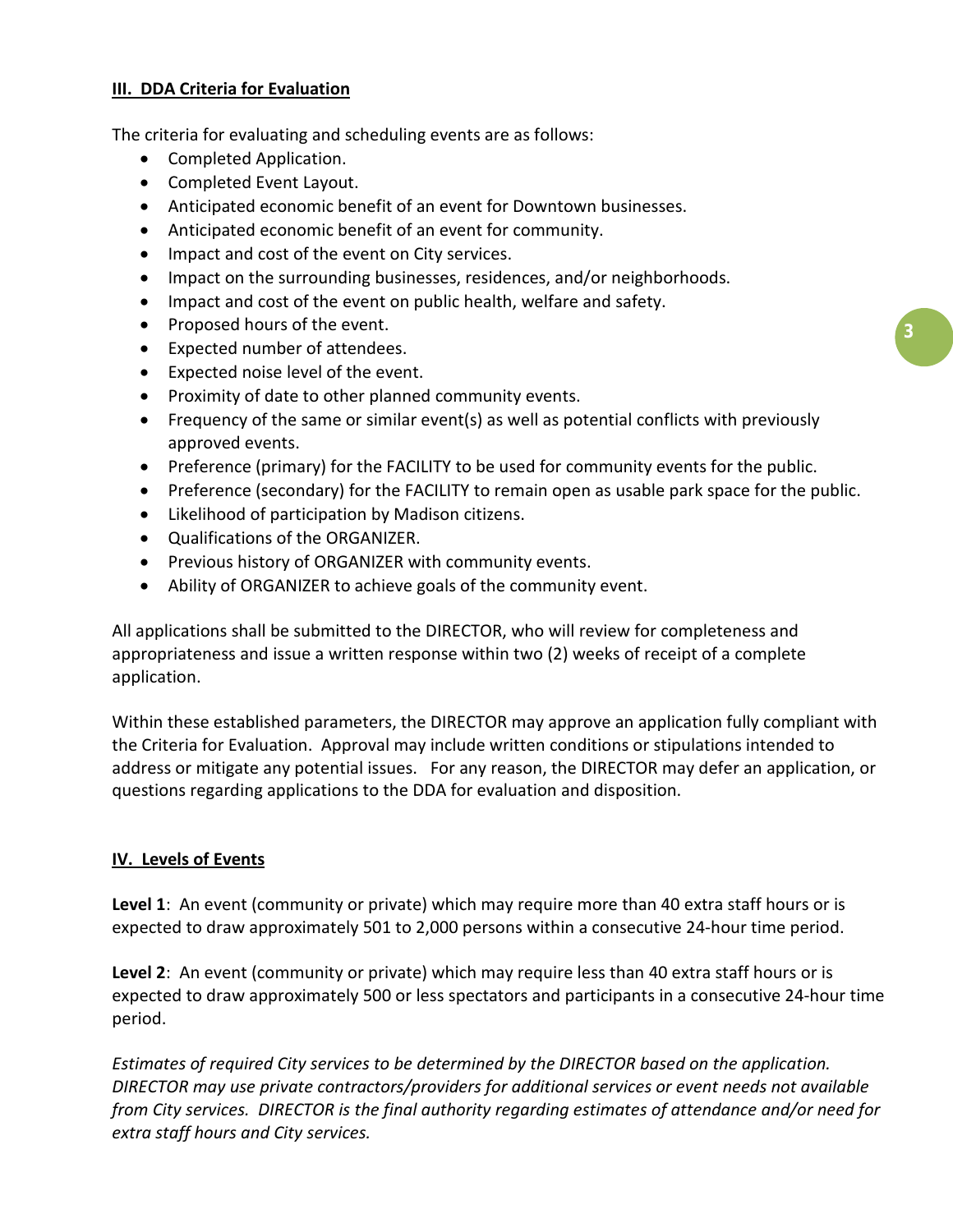# **V. Application Process**

### *A. Dates*

DIRECTOR shall maintain the official calendar for all scheduled uses of the FACILITY, including **Calendar Blackout Dates** and scheduled rentals.

DIRECTOR must receive a completed application, event layout, and all fees no less than 90 days prior for Level 1 Event or alcohol will be served, and no less than 30 days for a Level 2 Event. Alcohol service requires permits and approvals as mandated by law. No application will be accepted more than 12 months prior to the proposed event.

#### **DATES AVAILABLE FOR 2010:**

For 2010, events (other than those organized by Madison Main Street) shall be limited to **one (1) community event per month** and **two (2) private events per month,** in order to allow all entities to transition into facility management; observe facility constraints and demands; ascertain normal wear-and-tear, damage, and maintenance costs; calculate actual service costs; and evaluate contractual obligations.

- **Reserved Date.** No date shall be considered reserved , nor scheduled or advertised in any way, until a rental contract has been executed and the non-refundable security deposit cleared. Checks for wrong amount, post-dated or returned NSF will void the security deposit and cancel the proposed date.
- > Rain Date. Madison Town Park is an outdoor event FACILITY. The security deposit only secures the date in the application. No backup date is secured by said deposit. Please make arrangements for a tent as necessary.

# Applications should be mailed or delivered to:

# **City of Madison, c/o Town Park Event Facility Director, 132 N. Main Street, Madison, Georgia, 30650.**

# *B. Fees*

Until such time as the one million dollar (\$1,000,000) remaining debt obligation on the FACILITY is paid in full, use of the FACILITY shall be subject to the following fees:

**1) Security Deposit – Non-refundable.** Upon acceptance of the application and execution of the rental contract, a security deposit shall be paid to reserve the requested rental date. The security deposit will be applied to the Total Rental Fee.

**2) Damage Deposit – Refundable.** Two (2) weeks prior to the use of the FACILITY, a damage deposit shall be paid. Following an inspection of the FACILITY after the event, and if there is no damage or other liability at the conclusion of the event, the damage deposit will be refunded to the Renter within thirty (30) days of the event. Damage will result in loss of deposit, liability for repair and/or additional clean up fees and denial of future applications. Service fees are only for normal wear and tear, initial supplies, water, electricity, basic sanitation, etc. There may be additional fees for other or unusual expenses. DIRECTOR's decision on any loss of deposit shall be final.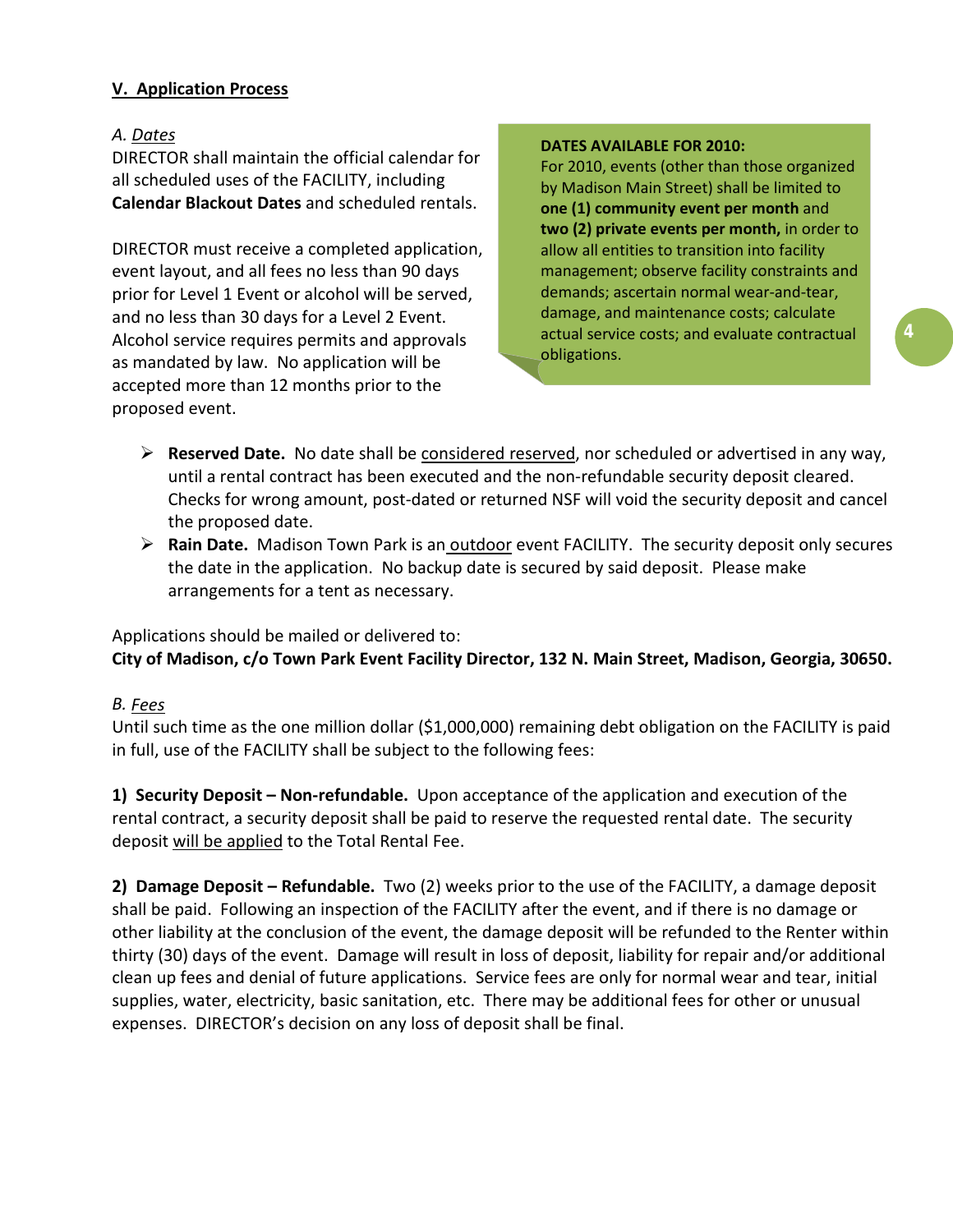Deposits & Fees are as follows:

|                     | <b>RENTAL</b><br>RATE $1$ | <b>SECURITY</b><br><b>DEPOSIT</b> | <b>DAMAGE</b><br><b>DEPOSIT</b> | <b>INSURANCE</b><br><b>REQUIREMENTS</b> | <b>SERVICE</b><br><b>FEES</b> |
|---------------------|---------------------------|-----------------------------------|---------------------------------|-----------------------------------------|-------------------------------|
| Community           | Daily Rate                |                                   |                                 | Combined single-limit                   |                               |
| Events              |                           |                                   |                                 | per occurrence                          |                               |
| Type $1^2$          | \$1,100                   | \$500                             | \$1000                          | \$3,000,000                             | <b>TBD</b>                    |
| Type 2              | \$2,500                   | \$500                             | \$500                           | \$1,000,000                             | <b>TBD</b>                    |
| Private             | Daily Rate                |                                   |                                 | Combined single-limit                   |                               |
| Events              |                           |                                   |                                 | per occurrence                          |                               |
| Lawn Only           | \$3,000                   | \$250                             | \$250                           | Not Required                            | Included                      |
| <b>Terrace Only</b> | \$1,500                   | \$250                             | \$250                           | Not Required                            | Included                      |

Hourly rates are available only as part of Community Support Discounts (see below)

Checks should be made payable to:

## **Town Park Event Facility**

**(***The damage deposit should be submitted as a separate certified check, cashiers check, money order or cash only.)*

## *C. Insurance Requirements*

A comprehensive liability insurance policy with at least three million dollars (\$3,000,000) for Level 1 Events and one million dollars (\$1,000,000) for Level 2 Events, combined single-limit coverage per occurrence for bodily injury and property damage is required. Endorsements naming the DDA, CITY, and MMS, specifically and separately, as additional insured under the policy is required. A certificate of insurance is to be provided to the DIRECTOR no less than fourteen (14) days prior to the event. If The insurance company must be licensed to do business in the state of Georgia and have a Standard and Poors A or better rating. The insurance company must provide Director and all named insured with at least thirty (30) days

**COMMUNITY SUPPORT DISCOUNTS** *(hourly rates) Local Non-Profit Rate – \$150 hr terrace; \$200 hr lawn/3 hr. minimum*

 *Local Non-Profit* - Applies to recognized local not-for-profit organizations of Madison or Morgan County providing documentation of their taxexempt status by the Internal Revenue Service for the not-for-profit's use of the facility.

*Public Ceremony Rate - \$150 gazebo; \$200 fountain; \$300 pavilion / 1 hr. maximum* 

 *Public Ceremony* - Applies to current residents of Madison and Morgan County for small weddings (ceremony-only) for fifty (50) attendees or fewer; limited to Mon-Sat 10am–5pm; no use of rice, birdseed, food, alcohol, equipment, or amplified music; no insurance required; use AS-IS. NOTE: Rental fee assures that the area is available at that time and restrooms are open. This is not a private event rate, so the facility is still used as park space and no area nor portion thereof may be blocked nor access prevented at any time.

*Local Government Rate – 2 events per annum*

 *Local Government* - Applies to Morgan County and Morgan County School System; for two (2) events per annum, rental rate shall be reduced to the equivalent of the service fees.

written notice of any policy changes or early cancellation or termination.

<span id="page-4-0"></span> $1$  Eligible non-profits may secure an hourly rate for community or private events – see Community Support Discounts.

<sup>&</sup>lt;sup>2</sup> Lower rate reflects the intent to encourage larger-scale special events open-to-the-public and is offset by Ticket Event Fees and Vending Event Fees. This following City of Suwanee example of charging a lower rental rate offset by a percentage of the sales revenues when event organizers are intending to collect money from admission and/or sales.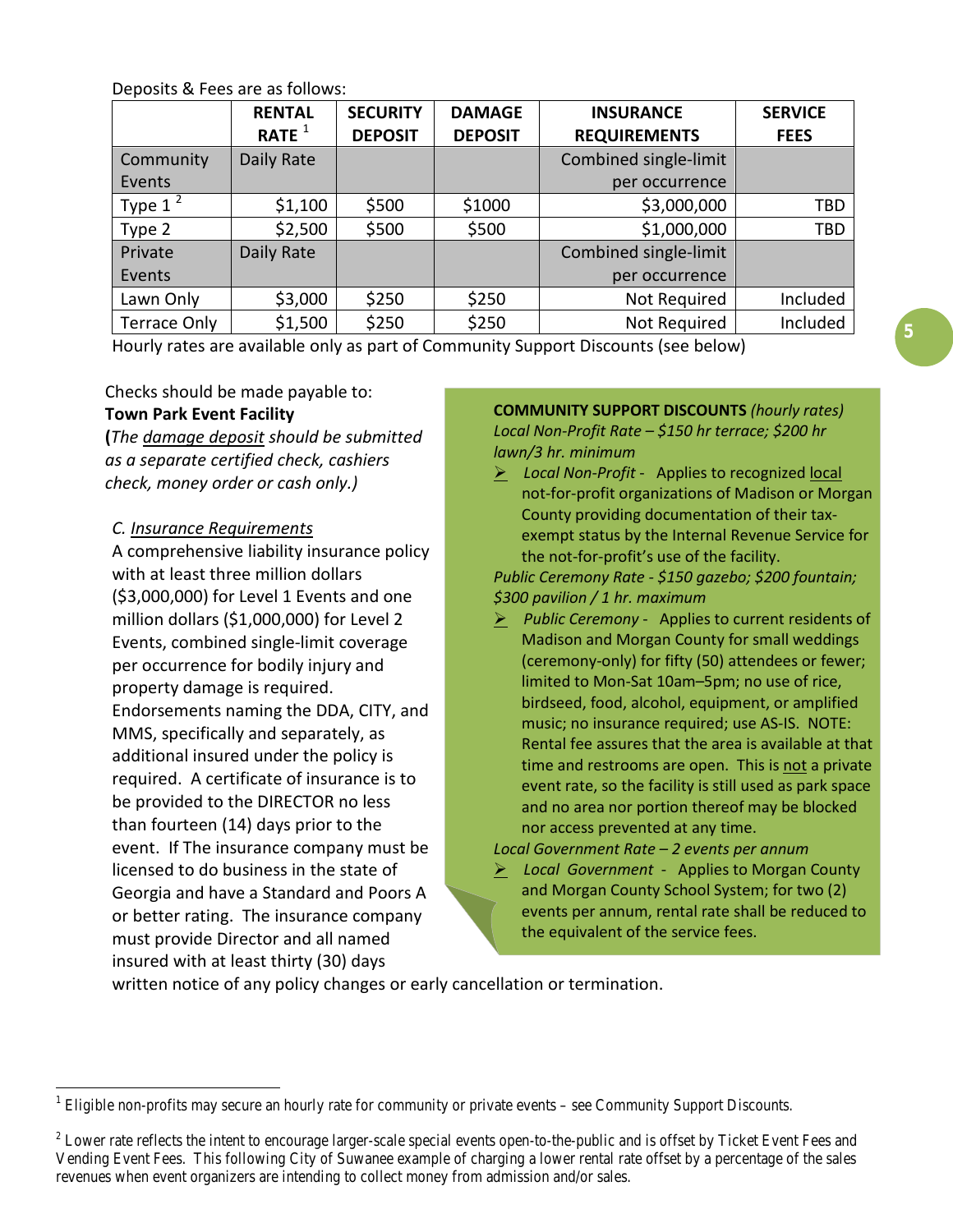## *D. Sales & Associated Fees*

Until the remaining debt obligation on the FACILITY is paid in full, revenues earned inside the FACILITY shall be subject to the following:

1) *Ticket Sales.* For all ticketed Community Events, a Ticket Event Fee shall be paid for 10% of the gross amount of ticket sales (exclusive of any applicable taxes). For ticketed Community Events, a bank letter of credit or other surety acceptable to the DIRECTOR, shall be posted with MMS a minimum of thirty (30) days prior to the event; said surety or LOC shall cover 10% of the anticipated ticket sales. Within fourteen (14) days of the end of the Community Event, the ORGANIZER shall pay 10% of ticket revenue (exclusive of taxes). DIRECTOR may audit ORGANIZER's event revenue to verify amount owed. The 10% of ticket revenue collected is part of the FACILITY rental, not as any joint venture or similar arrangement, no such arrangement being intended. ORGANIZER is not an agent or employee of DDA or DIRECTOR for any purpose whatsoever. ORGANIZER shall not be under the direction of DDA or DIRECTOR in the performance of ORGANIZER's duties and responsibilities, except to the limited extent that local, state or federal requirements or the Rental Agreement imposes direction or supervision requirements.

**6**

- 2) Alcohol Sales. Alcohol sales/service and consumption is permitted only with written approval from DIRECTOR per the CITY's regulations and state law. This process can be lengthy (may exceed 30 days), so plan accordingly. Contact the Business Services Officer (706-342-1251 x227) for the actual date your written request is required. ORGANIZER shall present the request and attend any public meetings and monitor the process. ORGANIZER must obtain all required licensing and insurance.
- 3) Vendor Sales. MMS reserves sole right for all vending privileges and reserves the right to have a single vending location at any event for the purpose of raising funds for future programming within the FACILITY. When MMS allows vending by any ORGANIZER for an event (community or private), a **Vending Event Fee** shall be paid for 10% of the gross amount of vendor fees (exclusive of any applicable taxes), charged by the ORGANIZER to the vendor for sales as part of the event. Any intention to sell food or product must be indicated in the application, and a written list of vendors shall be provided to the DIRECTOR at least two (2) weeks prior to the event. All food sales must comply with Health Department regulations. ORGANIZER shall contact the Morgan County Health Department (706-752-1268) and obtain any necessary permits. Food sales and vending equipment must remain on the brick or concrete, unless otherwise approved by the DIRECTOR. No vendors will be allowed to use grease in the FACILITY. Such vendors must request use of additional space outside of the FACILITY as approved by the CITY. Vendors using grease must be in a self-contained trailer and must seek and obtain approval at least two (2) weeks prior to the event. Additional vendor requirements will be issued on event approval. DIRECTOR may decline any and all vendors. DIRECTOR may audit ORGANIZER's event revenue to verify amount owed. The 10% of vending revenue collected is part of the FACILITY rental, not as any joint venture or similar arrangement, no such arrangement being intended. ORGANIZER is not an agent or employee of DDA or DIRECTOR for any purpose whatsoever. ORGANIZER shall not be under the direction of DDA or DIRECTOR in the performance of ORGANIZER's duties and responsibilities, except to the limited extent that local, state or federal requirements or the Rental Agreement imposes direction or supervision requirements.
- *4) Promotional Sales*. Sales of promotional goods/wares (i.e. t-shirts, hats, cups, etc.) directly related to the event shall not be considered vending and are not subject to any fees.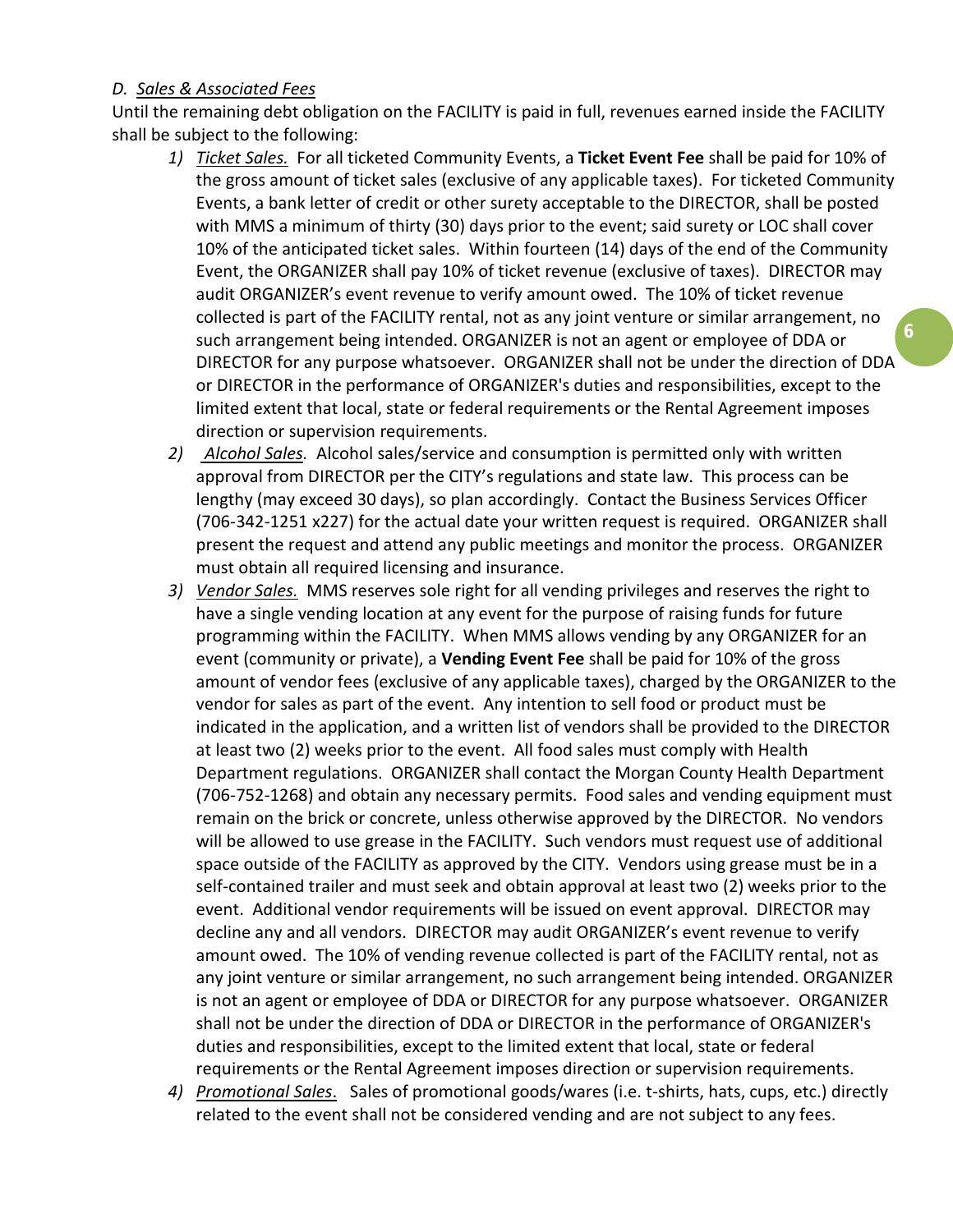## *E. Management*

DIRECTOR shall determine necessary staff requirements and City services. Support of CITY staff (i.e. Management – on-site during setup and break down and event; Public Works – clean-up and set-up, sanitation; Police – security and traffic) beyond their normal daily routines may be obtained, if available, by noting a request for assistance on the application. Additional costs will be quoted based on estimated hours of service and availability; however, ORGANIZER will pay for actual hours of service required. If there is no request noted on application, ORGANIZER will obtain necessary staff, as approved by DIRECTOR, to ensure proper event management and abiding by all FACILITY policies and rules.

# *F. Sanitation*

ORGANIZER shall make arrangements with the DIRECTOR for additional trash receptacles. Plastic trash can liners will be placed in all existing trash cans prior to the event. ORGANIZER shall deposit any trash into appropriate trash receptacles following the event. Otherwise additional fees for sanitation will be charged. If the size of the event warrants additional receptacles, ORGANIZER shall pay fees for additional equipment or services.

**7**

All trash receptacles shall be dumped upon completion of the event into pre-determined receptacles or dumpsters as approved by DIRECTOR and prior to the park opening the next day, unless arranged in advance with DIRECTOR. Dumpster locations shall be approved or determined by the CITY.

# *G. Additional Restrooms*

For all Level 1 Events or events of four (4) hours or more, portable toilets may be required, one toilet per 200 persons. Per the Americans with Disabilities Act, at least one portable toilet is to be handicap accessible. ORGANIZER shall make all arrangements (drop-off and pick-up) and pay any fees. Portable toilet locations shall be approved by the CITY.

# *H. Electricity*

Specific electricity requirements must be submitted with the application. Electricity is not available without written permission from the DIRECTOR. For events that utilize large amounts of electricity, DIRECTOR may require additional payment for electricity. Use of electricity without permission, and/or failure to pay for electricity used, will result in loss of deposits, additional service fees as determined by the Director, as well as potential denial of future applications.

#### *I. Sound System*

Sound system equipment is not provided. Sound System requirements shall be provided on the application. All events shall comply with local ordinances regarding noise and nuisance. Events shall not start prior to 8am EST and shall conclude by 10 pm EST. ORGANIZER shall respond promptly to any and all requests for volume reduction by DIRECTOR. ORGANIZERs that fail to respond promptly to any and all requests for volume reduction by the Director shall be subject to law enforcement and may result in denial of future applications.

# *J. Parking*

The FACILITY has no private parking. Public on-street parking is provided in the vicinity and public offstreet parking is provided in several lots and decks. Untimed public parking is located around the perimeter of the FACILITY, behind the commercial buildings on W. Jefferson Street (known as Jefferson Square Parkside), behind the Madison Fire Station on N. Main Street, and in the upper parking deck at the end of S. Hancock Street. Where necessary, the DIRETOR may block parking for temporary loading/unloading purposes*.* ORGANIZER must secure additional parking for larger events and/or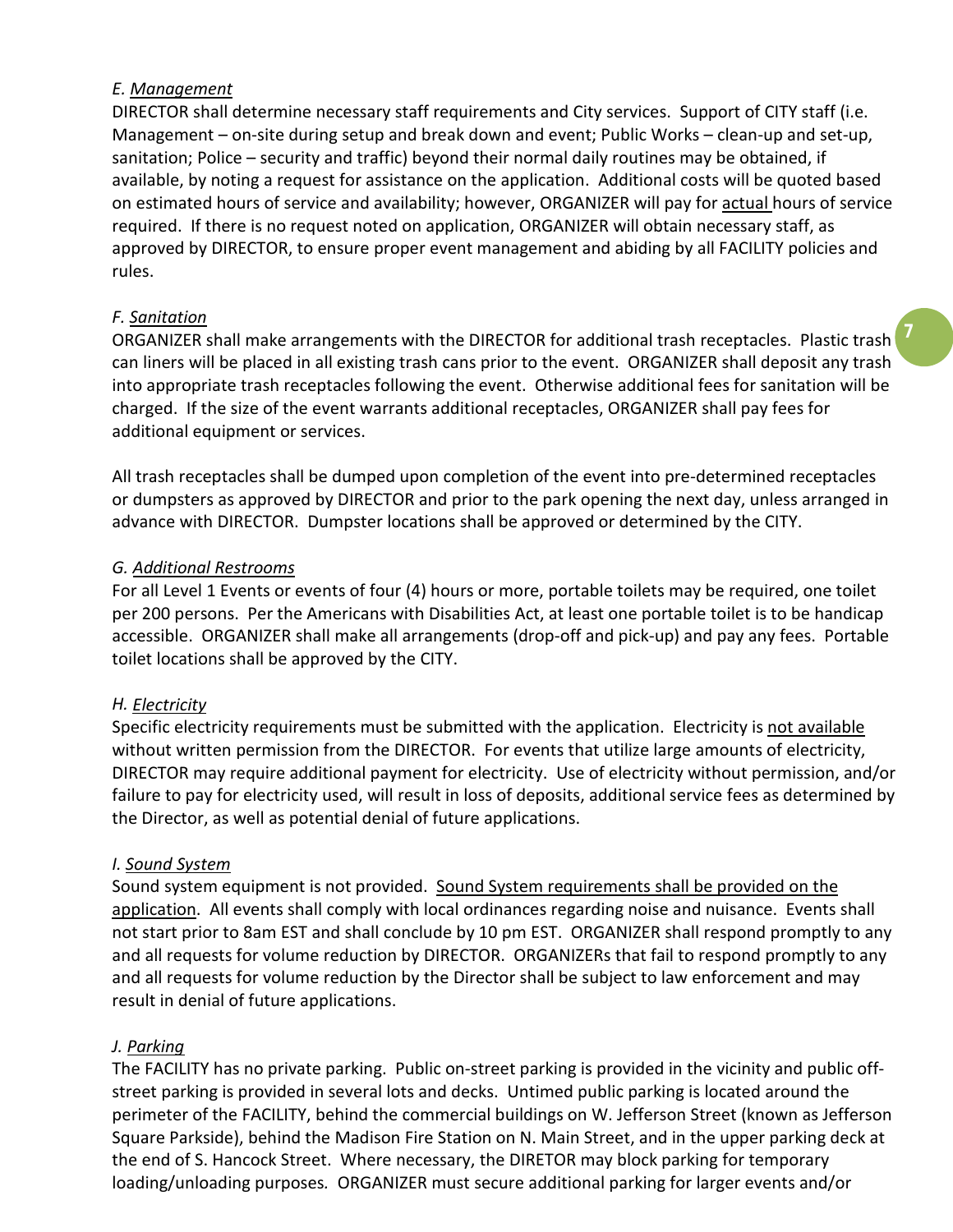transportation/shuttle routes for off-site parking, both of which must be approved by DIRECTOR. ORGANIZER may not charge for parking or valet service for public parking spaces. All printed publicity must include a diagram indicating available parking.

# *K. Event Equipment and Layout*

#### **PLEASE REMEMBER:**

Parking lots behind the James Madison Inn, in front of the IceHouse, on the open lot next to Madison Hardware, and behind the Bank of Madison are private parking and may be subject to towing.

Tents, tables, chairs, stages, and other set-up equipment are permitted in the FACILITY only with prior written approval. A layout of the event area, including location of all tents, tables, chairs, stages, vendor set-up, portable restrooms, road closures, parking plans, and other equipment must be submitted with the application. Use of equipment belonging to MMS may be permitted for a fee. A final layout for review and approval must be submitted two (2) weeks prior to the event.

## *L. Fire Safety Plan*

Applications will be submitted to the Madison Fire Department when DIRECTOR deems necessary. When a fire official determines that the event will impact fire safety services, a plan will be prescribed by the Fire Department. Applicants shall include a layout of the event area, including road closures, parking plans, vendor set-up (particularly food concessions), level of need for law enforcement, fire and emergency medical services, and any additional information required by the Fire Department.

## *M. Medical*

For any community event, medical personnel may be required to be on site if the event warrants such. EMT, RN, LPN, or paramedics may serve for Level 2 Event. RN, LPN or paramedics must serve for a Level 1 Event. Medical supplies are the responsibility of the ORGANIZER.

#### *N. Alterations to Facility*

Alterations to the FACILITY, including the attachment or installation of decorations, displays and/or signs, are prohibited unless written permission has been received from the DIRECTOR. Under no circumstances may anything be taped, glued, nailed, or otherwise attached to the structure, tree, fence, stonework, fountain, statuary, lighting fixture, equipment, building or other element of the FACILITY without express consent of the DIRECTOR. Some signage may be proposed provided that a sign schedule indicating locations and materials is approved by the DIRECTOR. Damage to any structure, equipment, and/or plant material will be billed to the ORGANIZER at replacement cost plus labor**.** DIRECTOR withholds the right to approve placement and method of placement of equipment, structure, and/or items in the facility. Any tents erected in the FACILITY must be secured with a weight system and shall not be secured with stakes or any other means that would require installation into asphalt or grass.

# *O. City Ordinance and Facility Rules*

All applicants must adhere to all CITY Ordinances and posted FACILITY Rules. A copy of the FACILITY Rules will be issued upon event approval.

# *P. Release and Indemnity*

ORANIZER must execute the attached release and indemnity agreement. ORGANIZER must demonstrate that they are either personally or organizationally responsible for liability; will guarantee orderly behavior, and will pay for any damage to the premises. Liability is assumed by the applicant in regard to any personal or property damage. It is the responsibility of the applicant to read the application form completely and fully understand all responsibilities.

**8**